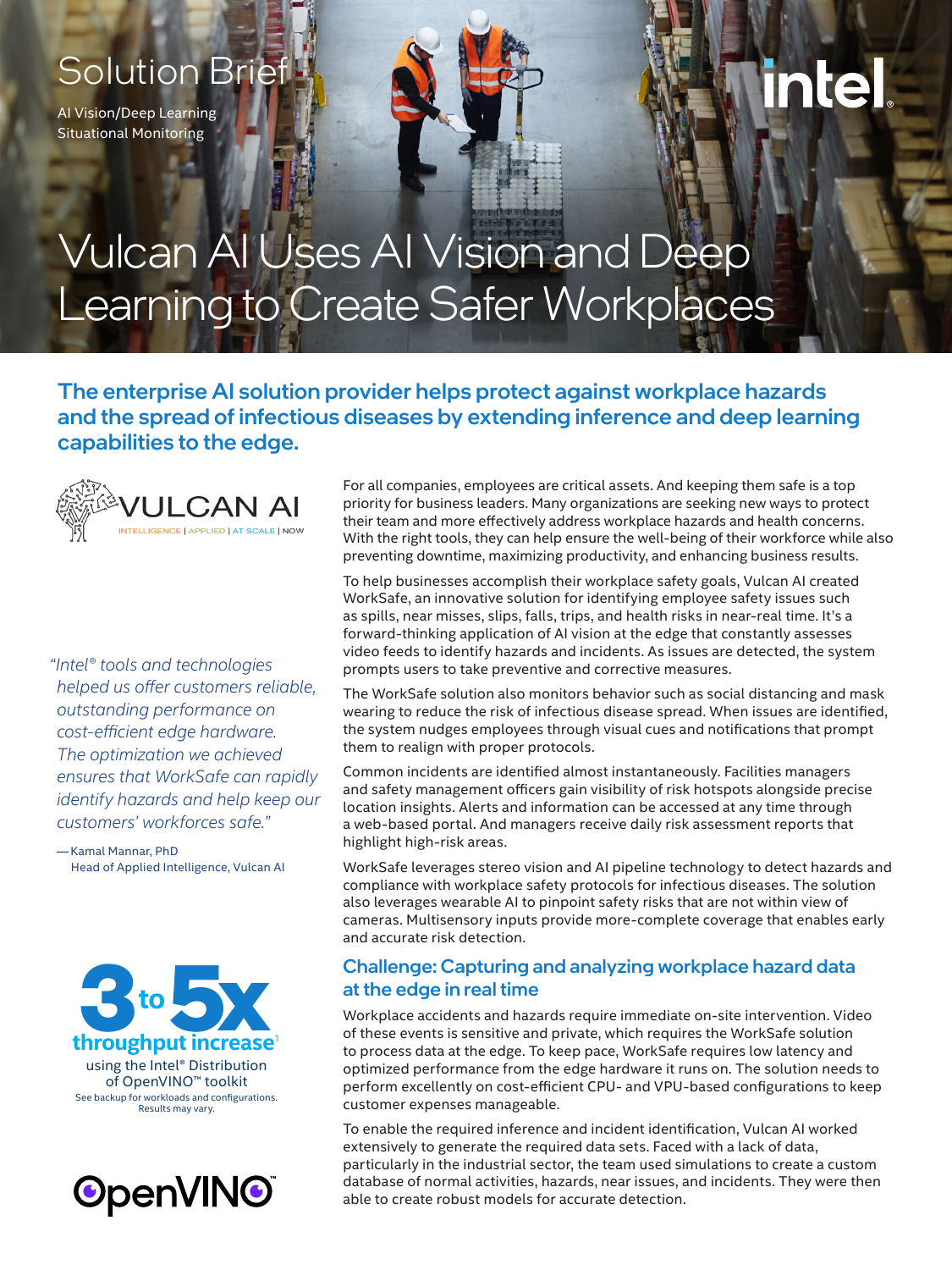

**Figure 1.** The Vulcan AI WorkSafe solution uses video data from workspace cameras and CCTV systems to identify safety hazards. Integrated notification, alerting, and logging features disseminate the right information to the right people as issues occur, empowering them to quickly take action to remediate the issue.

#### Solution: Intel® solutions help Vulcan AI ensure performance at the edge

To solve the critical challenges of AI vision at the edge, Vulcan AI relied on the Intel® Distribution of OpenVINO™ toolkit alongside Intel® DevCloud for the Edge. Together, these solutions helped ensure that the WorkSafe application and pipeline perform optimally in a wide range of customer environments with varying needs.

#### **Optimizing models for the edge with the Intel Distribution of OpenVINO toolkit**

WorkSafe requires several AI models to generate the necessary insights. The models need to perform optimally on low-power, cost-effective edge hardware. To achieve the necessary optimization, Vulcan AI turned to the Intel Distribution of OpenVINO toolkit—a developer tool designed to enable inference at the edge and accelerate deployments.

The realities of edge deployment demand that the Vulcan AI models are optimized post-training. To accomplish this, Vulcan AI uses the Intel Distribution of OpenVINO toolkit to optimize models on a single device then deploy the model across other devices. Performance is more predictable because the optimization process is hardware independent. With this approach, Vulcan AI eliminates the need to customize, optimize, and convert models for devices with different compute capabilities.

"Our experience with the Intel Distribution of OpenVINO toolkit has been excellent," says Kamal Mannar, PhD, head of applied intelligence at Vulcan AI. "Model optimization and deployment have been easier, compared to other platforms."

Using the toolkit, Vulcan AI also converted select models in the pipeline to FP16 precision, increasing the overall throughput by 3 to 5x, depending on the type of models.<sup>1</sup>

#### **Finding the ideal hardware with Intel DevCloud for the Edge**

Vulcan AI leveraged Intel DevCloud for the Edge to ensure optimal performance across the varying numbers of cameras in customer facilities. Their goal was to understand the appropriate hardware configuration needed for deploying the solution during the pilot phase for different clients.

"Intel DevCloud for the Edge provided confidence that our solution will be able to accommodate the number of cameras that customers have in their environment," says Mannar. "And it helped remove guesswork from the pilot process."

Hardware configuration testing included CPU only, CPU with GPU, and GPU with VPU. The team also tested several different options such as running certain models asynchronously and assigning them to different compute options on various devices.

Ultimately, Mannar and the team determined that the optimal configuration for the company was a cost-effective approach involving CPUs alongside Intel® Movidius™ Myriad™ X VPUs for inference. Additionally, the company identified the pipeline configuration that provided higher throughput based on asynchronous batching of some AI models in the pipeline.



#### Optimization achieved via the Intel<sup>®</sup> Distribution of OpenVINO<sup>™</sup> toolkit